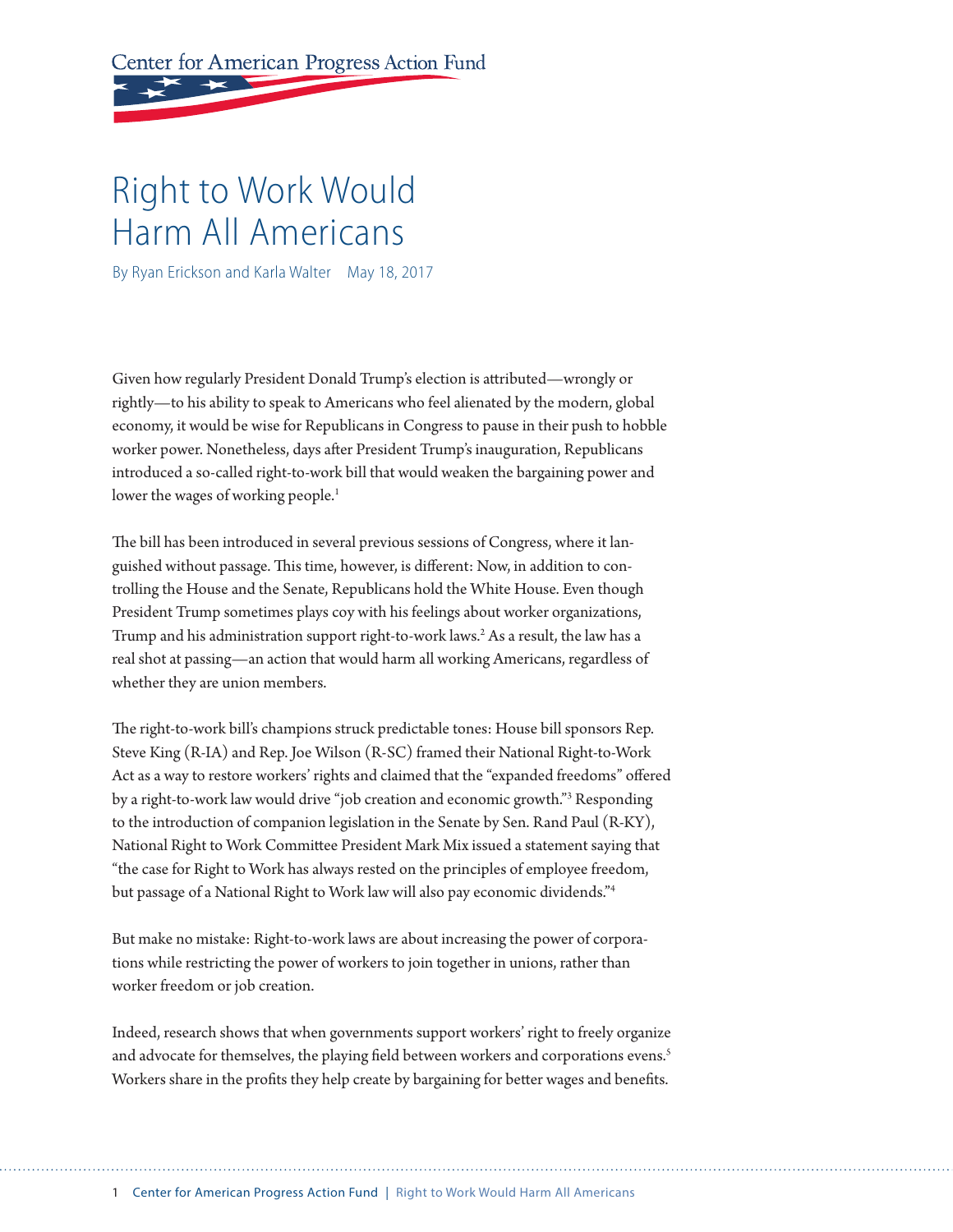Workers and companies collaborate more, investing in training and other mutually benefcial improvements. And workers are beter represented in the government and can advocate for policies that beneft everyday Americans.

By reducing workers' voice, right-to-work laws drive down the wages and reduce the economic well-being of all workers—union and nonunion alike. At the same time, right-to-work laws make it easier for more of the economy's gains to fow straight to the country's wealthiest people. A national right-to-work law would keep even more power in the hands of companies that, despite record corporate profts in recent years, have not shared their gains with workers.<sup>6</sup> And by weakening workers' power to join together in unions, Republicans will be able to limit the voices of ordinary Americans in our democracy, since these organizations help ensure that more people vote and advocate for policies that are essential to working Americans.<sup>7</sup>

Far from bolstering worker freedom, the campaign for a national right-to-work law stems directly from a long-term campaign by special interests to erode the impact of worker voices and blunt their ability to bargain for a beter deal.

This issue brief explains how right-to-work laws diminish workers' power in the economy and democracy. Forthcoming reports will highlight other likely atacks on unions, such as so-called secret ballot and paycheck protection legislation.

## Right to work solves a nonexistent problem

The name "right to work" is a lie. The federal government already protects workers' freedom not to join a union. Workers can decide to opt out of membership at a unionized workplace and pay a reduced fee that covers the costs the union pays to negotiate for wages and benefits and represent an employee if they have a problem at work.<sup>8</sup> Opponents of unions frequently claim that workers who decline to join a union are still legally required to support that union's political activities. In reality, however, these fees exclude the costs of political activities.

What the federal right-to-work law would really do is give some workers a free ride. Anti-union workers could opt out of paying any fees to a union, even though unions would still be legally required to represent them. As a result, nonmember employees would receive higher wages and benefts negotiated by a union without paying the cost of negotiating for these improvements, and those who encounter problems at work would receive free representation by the union. And, by allowing some workers a free ride, the law would inhibit workers who want to come together in unions from geting enough power to negotiate on even footing with employers for beter wages, benefts, and work conditions.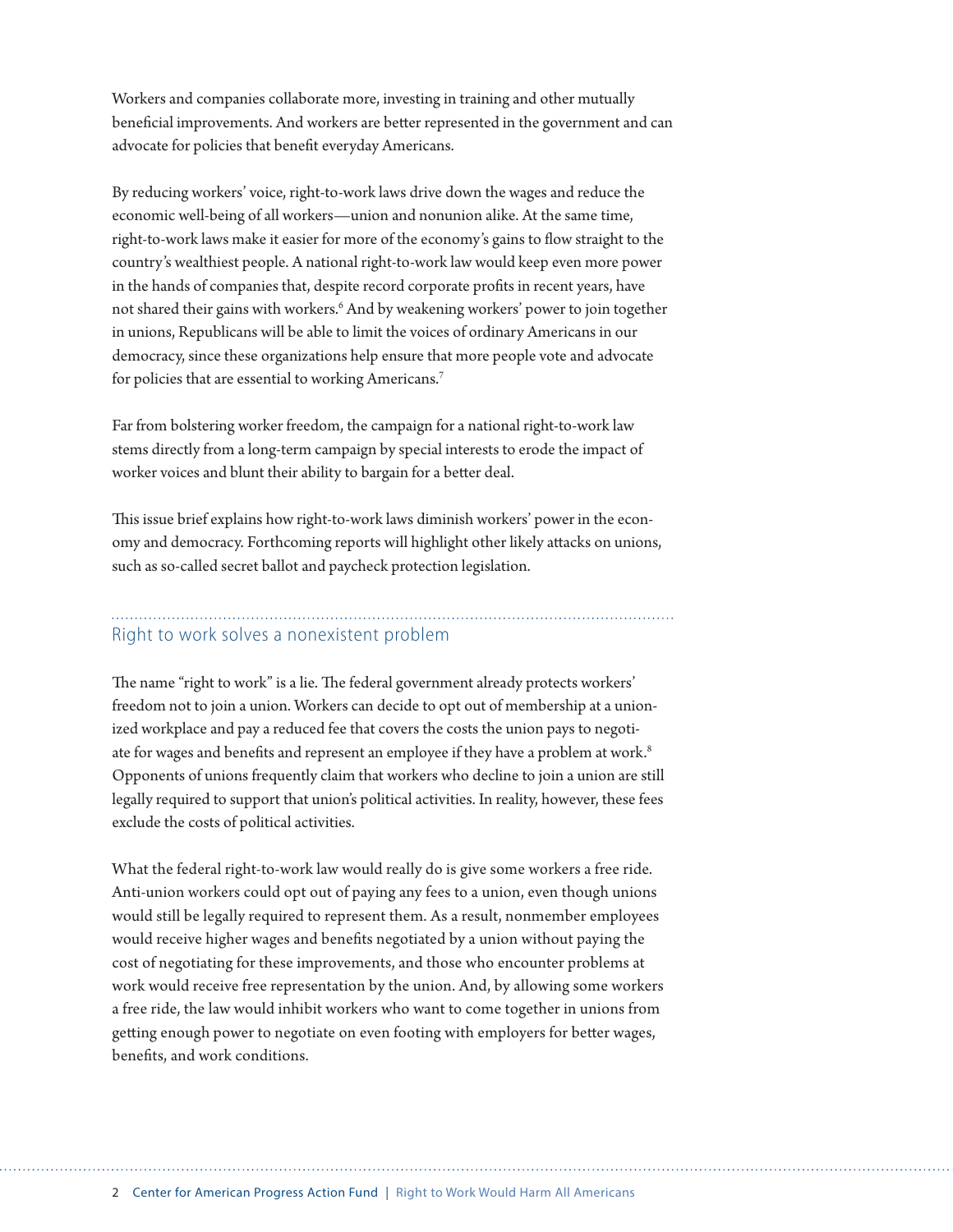From the U.S. Chamber of Commerce to the AARP, organizations require their members to pay dues to receive benefts. Without dues collection, these organizations would be unable to provide the services that members expect.

Indeed, when a local chamber leader in Kentucky was asked if his chapter would agree to provide all services to any interested business, even if that business does not pay dues, he explained that they could not do that because dues are the primary source of chamber funding and it would be unfair to other dues-paying members.<sup>9</sup> This is common sense—for unions as well as groups such as the Chamber.

## Economic harm of right-to-work laws

A majority of states—28 afer the adoption of a right-to-work law in Missouri earlier this year—currently have right-to-work laws on the books.<sup>10</sup> The negative economic effects of these state right-to-work laws presage a grim future for workers.

According to a study by the Economic Policy Institute, or EPI, wages for a typical fulltime worker in right-to-work states are 3.1 percent lower—or \$1,558 annually—than those in non-right-to-work states, even after controlling for a host of other socioeconomic and demographic factors.<sup>11</sup> This is true for both union and nonunion workers alike—workers in non-right-to-work states earn more than those in right-to-work states.

Moreover, research shows that right-to-work laws have no impact on job growth, contradicting another claim frequently advanced by right-to-work proponents. An EPI review of the efects of Oklahoma's right-to-work law found that it had no signifcant efect on employment.<sup>12</sup> In fact, the EPI study found that relocations to the state by manufacturing firms declined after the right-to-work law passed.<sup>13</sup> The EPI also compared two states that debated right-to-work laws in 2011: New Hampshire and Indiana. Indiana passed its right-to-work bill a year later, while New Hampshire's did not muster enough support to override a gubernatorial veto. While New Hampshire's economy was stronger to begin with, enactment of the Indiana right-to-work bill did nothing to close the performance gap, again belying right-to-work supporters' claims.<sup>14</sup>

Considering that evidence indicates that right-to-work bills do not raise wages or create jobs, the policy case for national right-to-work legislation is nonexistent. A national right-to-work bill would simply take a bad wage trend countrywide. But there is another force at play, which helps explain why a national right-to-work bill can count on repeated introductions in Congress: Right to work is a critical tool for special interests in asserting corporate power over worker power and diminishing the impact of worker power in the democratic process.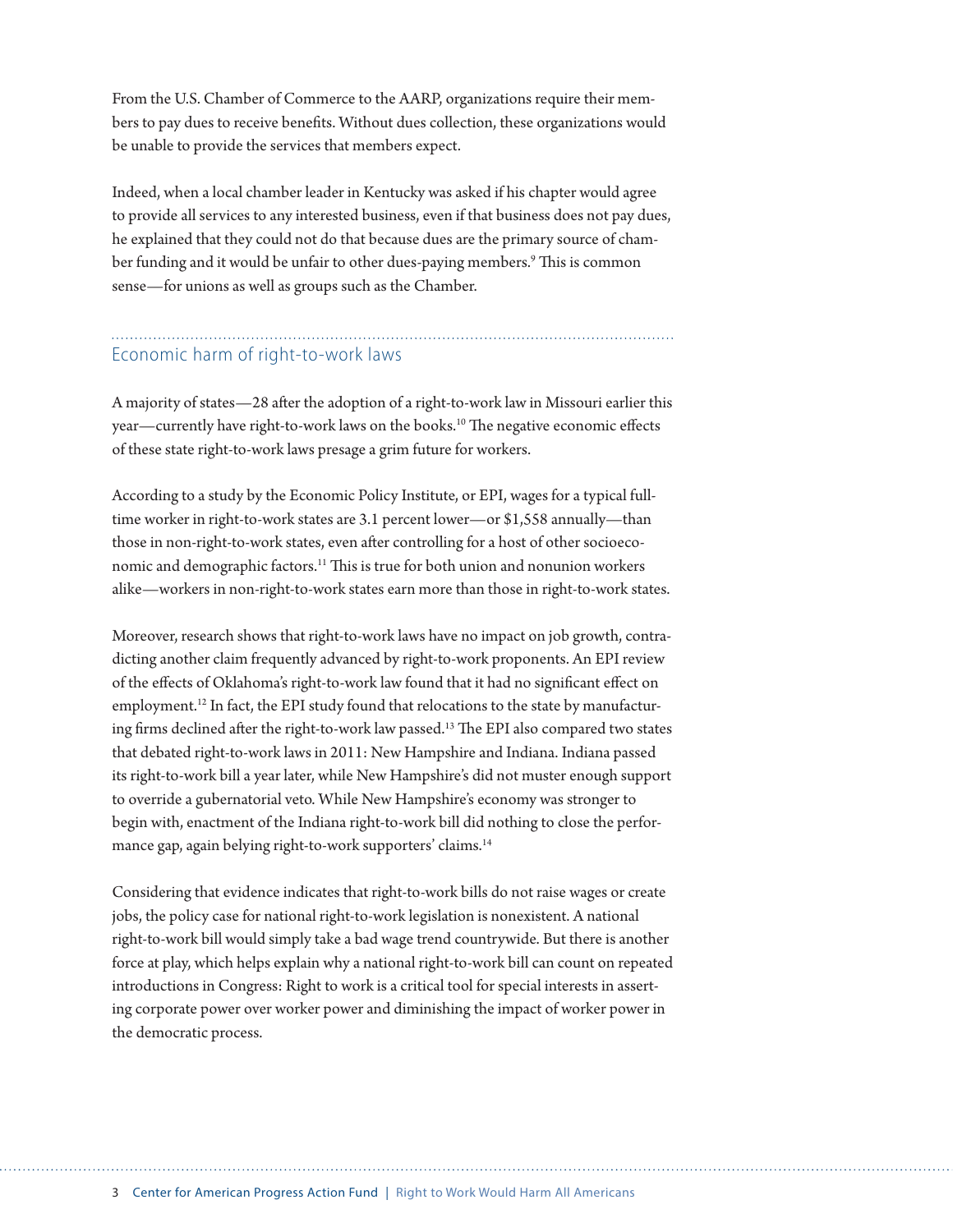## Silencing worker voice and power

By weakening workers' ability to join together in unions, a national right-to-work law could reduce voter turnout and weaken worker organizations' ability to advance government policies that support all working people, not just their members. Unionized workers are more likely to vote, be politically active, and contribute to charity.<sup>15</sup> Indeed, in communities where union membership is strong, all workers—particularly nonwealthy and nonwhite voters—are more likely to vote.<sup>16</sup>

Moreover, unions are one of the few organized groups that have the capacity to successfully advocate for the economic interests of working people. Unions have been key supporters of landmark legislation, including the Social Security Act, the Voting Rights Act, and the Afordable Care Act. Indeed, countries that want to build their democracy often work to strengthen the country's labor movement.<sup>17</sup> For example, in the aftermath of apartheid, South Africa enshrined workers' rights to form unions in its constitution and reformed national labor laws to beter guarantee those rights.

Yet, in the United States, corporate interest groups have engaged in a coordinated, strategic, decadeslong efort to weaken the power of workers. Since the passage of the Labor Management Relations Act of 1947, also called the Taft-Hartley Act, state rightto-work laws have gradually spread throughout the country, state by state, as a result of anti-worker activism.18

These laws have been promoted and advanced by the same anti-worker groups pushing other policies that diminish worker power. The Chamber considers right to work a top priority, and state afliate chambers of commerce have been instrumental in organizing the push for right-to-work laws locally.<sup>19</sup> The Chamber's extensive history of anti-worker activism goes back generations and includes opposition to minimum wage increases, paid leave, workplace safety, and much more.<sup>20</sup> The American Legislative Exchange Council, or ALEC, has promoted model right-to-work legislation for passage in states.<sup>21</sup> ALEC is frequently linked to other anti-worker campaigns and the push to pass antiworker legislation in states.<sup>22</sup>

The National Right to Work Committee, which advocates for the passage of right-towork legislation, received \$1,000,000 from Freedom Partners, a group afliated with the Koch brothers, in 2012 alone.<sup>23</sup> The Koch brothers are famous anti-labor activists, investing by some counts hundreds of millions of dollars into campaigns to weaken workers' ability to organize into unions.<sup>24</sup> For corporate interest groups, the assault on unions promises two main benefts: First, the decline in unions means that corporations can cut workers' wages and benefts instead of sharing the benefts of increased profts; and second, lower union membership means that workers will weaken as a political force backing other progressive economic policies.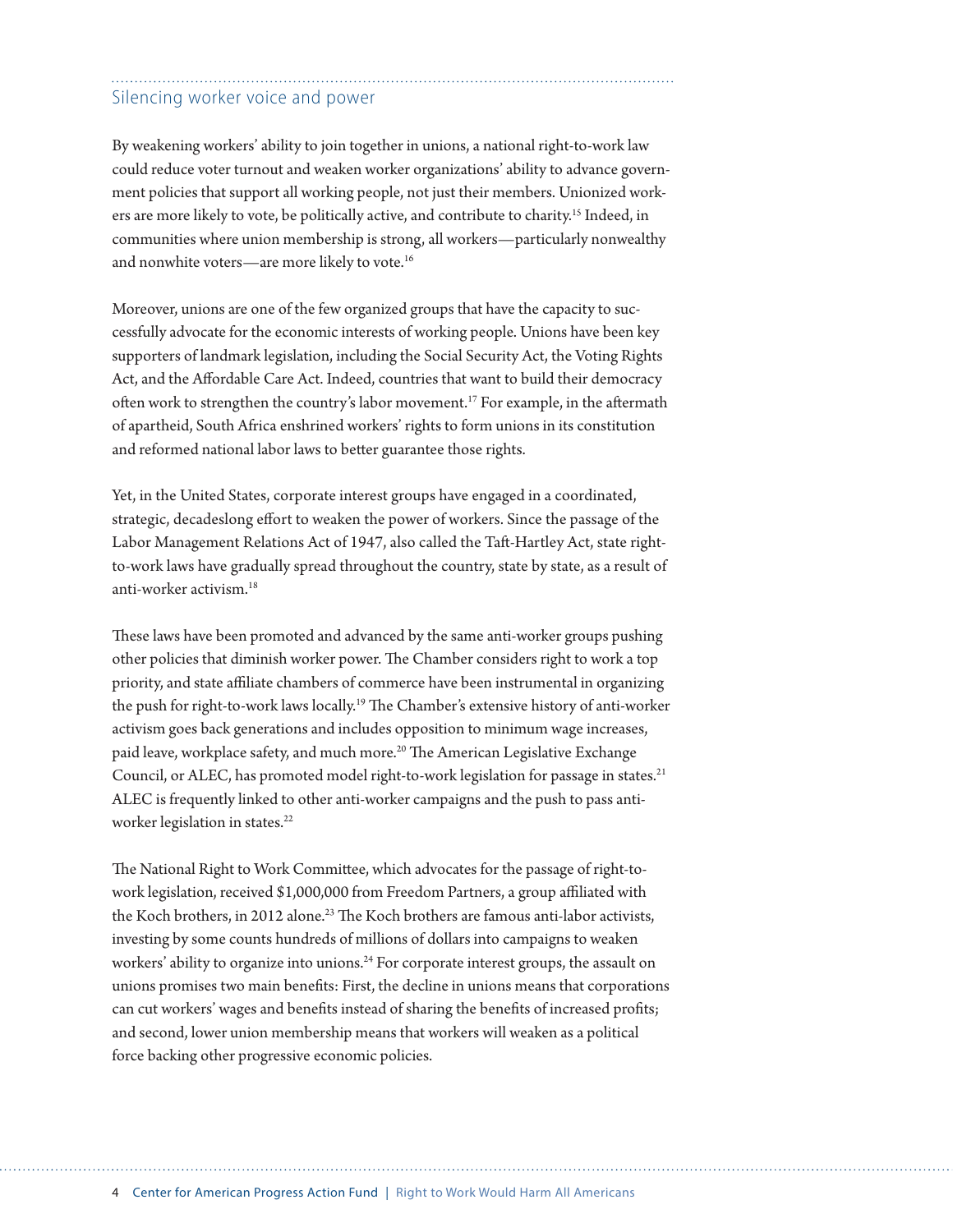The campaign to make unions weaker is nothing short of an attack on America's middle class. Indeed, research from Princeton University political scientist Martin Gilens shows that while groups such as the Chamber and various industry lobby groups take positions in confict with middle-class interests, unions are among the very few groups that represent the middle class.<sup>25</sup>

Moreover, when unions do better, the middle class does better: A 2016 report by the Center for American Progress found that the decadeslong decline in unionization rates accounts for 35 percent of the falling share of middle-class workers.<sup>26</sup> And the decline in union rates has contributed to fagging wages for union and nonunion workers alike. For example, the EPI found that if unionization rates were the same in 2013 as they were in 1979, weekly wages for nonunion men would be an estimated 5 percent higher—or about \$2,700 more per year for a full-time worker.<sup>27</sup> Moreover, unions are linked strongly to intergenerational economic mobility. According to another report by CAP, union membership is associated with higher future wages for one's children.<sup>28</sup> Even lower-income children who grow up in communities with high union density have higher income mobility as compared with low-income kids in areas with low union membership rates. The key to restoring a growing middle class is to support unions and to foster their growth.

### Conclusion

A national right-to-work bill is a natural extension of the state-led efort to reduce workers' wages and muzzle workers in the political process. Rather than nationalizing this trend, Congress should support the growth of worker organizations and empower workers to bargain collectively. Empowering workers to have their interests more adequately represented in workplaces and in the political process will provide these workers with a solution to economic alienation. Congressional Republicans' push for a national right-to-work law demonstrates that they plan to stymie workers who seek to defend their interests. This effort only underscores the power of corporate influences, to which Republicans have long been beholden.

*Ryan Erickson is Associate Director of Economic Campaigns at the Center for American Progress Action Fund. Karla Walter is Director of the American Worker Project at CAP Action.*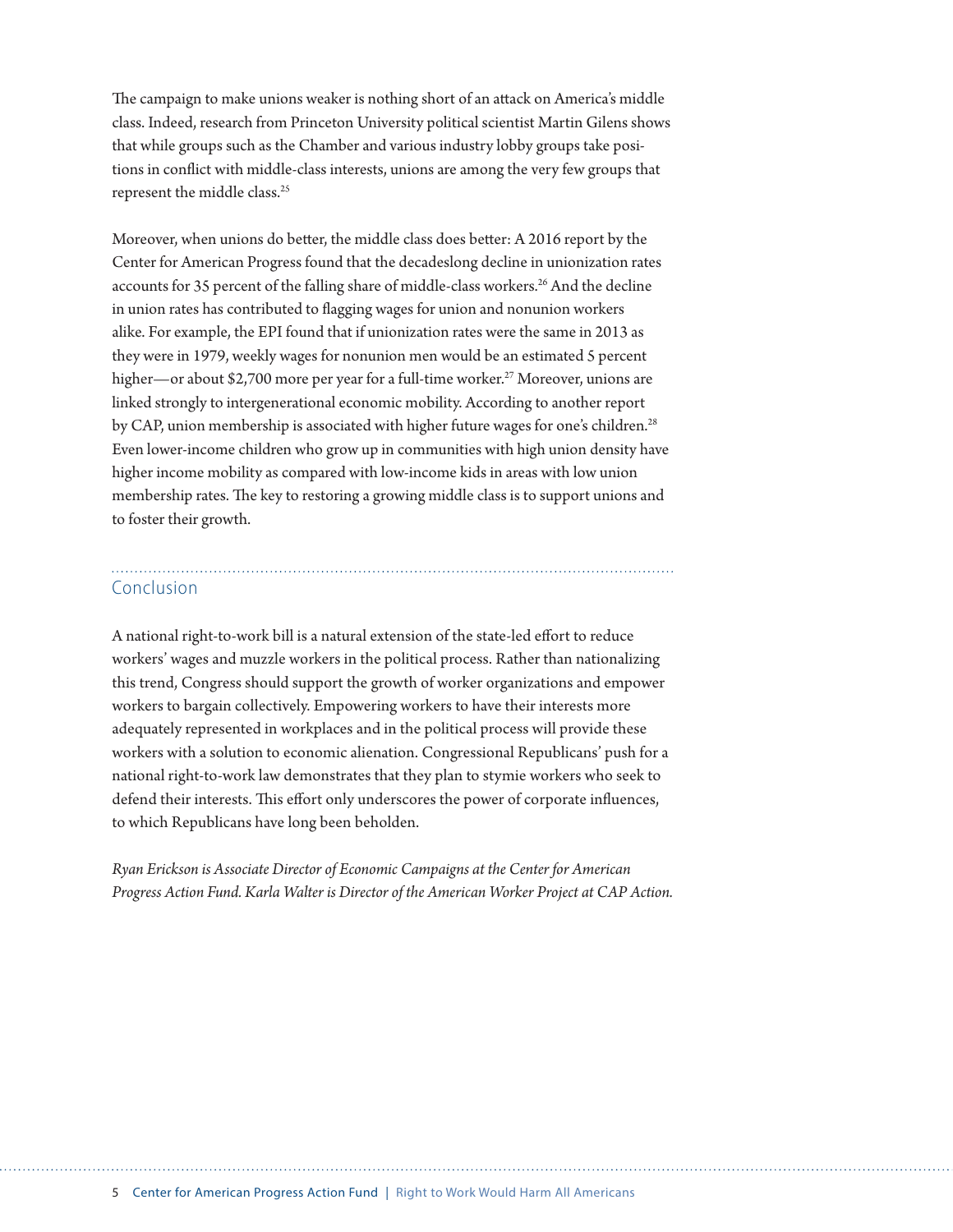#### Endnotes

- 1 *National Right-to-Work Act,* H.R. 785, 115th Cong., 1st sess. (February 1, 2017), available at https://www.congress.gov/ bill/115th-congress/house-bill/785/.
- 2 Ashley Byrd, "Trump backs off on break with party, 'Can live with unions at certain locations' (Interview)," South Carolina Radio Network*,* February 17, 2016, available at http://www. southcarolinaradionetwork.com/2016/02/17/trump-backsoff-on-break-with-party-can-live-with-unions-at-certainlocations-interview/; The White House, "Press Briefng by Press Secretary Sean Spicer, 2/3/2017, #8," Press release, February 3, 2017, available at https://www.whitehouse.gov/ the-press-office/2017/02/03/press-briefing-press-secretarysean-spicer-232017-8.
- 3 Rep. Steve King, "King Re-Introduces National Right To Work Act," Press release, February 1, 2017, available at https:// steveking.house.gov/media-center/press-releases/king-reintroduces-national-right-to-work-act.
- 4 National Right to Work Committee, "Today U.S. Senator Rand Paul Introduced the National Right to Work Act," Press release, March 9, 2017, available at https://nrtwc.org/ today-u-s-senator-rand-paul-introduced-the-national-rightto-work-act/.
- 5 David Madland and Alex Rowell, "Unions Help the Middle Class, No Matter the Measure" (Washington: Center for American Progress Action Fund, 2016), available at https:// www.americanprogressaction.org/issues/economy/ reports/2016/06/09/139074/unions-help-the-middle-classno-matter-the-measure/.
- 6 Floyd Norris, "Corporate Profts Grow and Wages Slide," *The New York Times*, April 4, 2014, available at https://www. nytimes.com/2014/04/05/business/economy/corporateprofts-grow-ever-larger-as-slice-of-economy-as-wagesslide.html?\_r=0.
- 7 David Madland and Nick Bunker, "Unions Make Democracy Work for the Middle Class" (Washington: Center for American Progress Action Fund, 2012), available at https:// www.americanprogressaction.org/issues/economy/ reports/2012/01/25/10913/unions-make-democracy-workfor-the-middle-class/.
- 8 *National Labor Relations Act*, Public Law 74-198, 74th Cong. (July 6, 1935), available at https://www.nlrb.gov/resources/ national-labor-relations-act; National Labor Relations Board, "1947 Taft-Hartley Substantive Provisions," available at https://www.nlrb.gov/who-we-are/our-history/1947 taft-hartley-substantive-provisions (last accessed May 2017); Karla Walter and Jackie Odum, "Right to Work Takes Us in the Wrong Direction" (Washington: Center for American Progress Action Fund, 2015) available at https:// www.americanprogressaction.org/issues/economy/ news/2015/05/14/113164/right-to-work-takes-us-in-thewrong-direction/.
- 9 Gordon Lafer, "What 'Right to Work' Means for Indiana's Workers: A Pay Cut," *The Nation*, January 11, 2012, available at https://www.thenation.com/article/what-right-workmeans-indianas-workers-pay-cut/.
- 10 National Conference of State Legislatures, "Right-to-Work Resources," available at http://www.ncsl.org/research/labor-and-employment/right-to-work-laws-and-bills.aspx (last accessed May 2017).
- 11 Elise Gould and Will Kimball, "'Right-to-Work' States Still Have Lower Wages" (Washington: Economic Policy Institute, 2015), available at http://www.epi.org/publication/right-towork-states-have-lower-wages/.
- 12 Gordon Lafer and Sylvia Allegretto, "Does 'right-to-work' create jobs? Answers from Oklahoma" (Washington: Economic Policy Institute, 2011), available at http://www.epi.org/ publication/bp300/.

#### 13 Ibid.

- 14 Ross Eisenbrey and Teresa Kroeger, "A tale of two states (and what it tells us about so-called 'right-to-work' laws)," Economic Policy Institute, January 12, 2017, available at http://www.epi.org/blog/a-tale-of-two-states-and-what-ittells-us-about-so-called-right-to-work-laws/.
- 15 Madland and Bunker, "Unions Make Democracy Work for the Middle Class"; Jonathan Booth and Mark Williams, "Union members are more likely to give to charity, and to give more when they do," London School of Economics US Centre, October 7, 2013, available at http://blogs.lse.ac.uk/usappblog/2013/10/07/union-members-charity-giving/.
- 16 Madland and Bunker, "Unions Make Democracy Work for the Middle Class."
- 17 Phil Fishman, "Democracy, Union Made," *The American Interest* 3 (1) (2007), available at https://www.the-americaninterest.com/2007/09/01/democracy-union-made/.
- 18 National Conference of State Legislatures, "Right-to-Work Resources," available at http://www.ncsl.org/research/laborand-employment/right-to-work-laws-and-bills.aspx (last accessed May 2017).
- 19 U.S. Chamber of Commerce, "Workforce Freedom Initiative," available at https://www.uschamber.com/workforce-freedom-initiative (last accessed May 2017); Dan Carden, "Rightto-work tops Indiana Chamber of Commerce's agenda," *NWI Times,* November 21, 2011, available at http://www. nwitimes.com/business/local/right-to-work-tops-chambers-agenda/article\_67471464-7b54-5715-9cf8-71008abf3fb. html.
- 20 Bill McKibben, "The Gang That Couldn't Lobby Straight," The Hufngton Post, May 25, 2011, available at http://www. hufngtonpost.com/bill-mckibben/the-gang-that-couldntlob\_b\_839047.html; J.D. Foster, "A Better Approach Than the Minimum Wage Distraction," Above the Fold, January 10, 2014, available at https://www.uschamber.com/abovethe-fold/better-approach-the-minimum-wage-distraction; Amanda Ernst, "U.S. Chamber Of Commerce Opposes Federal Wage Hike," Law360, November 16, 2006, available at https://www.law360.com/articles/13673/u-s-chamber-ofcommerce-opposes-federal-wage-hike; Danielle Kurtzleben, "Lots Of Other Countries Mandate Paid Leave. Why Not The U.S.?", NPR, July 15, 2015, available at http://www.npr.org/ sections/itsallpolitics/2015/07/15/422957640/lots-of-othercountries-mandate-paid-leave-why-not-the-us; Jackson Lewis, "Recordkeeping Rule Must be Withdrawn, Employer Coalition Tells OSHA" (2014), available at http://www.jacksonlewis.com/media/pnc/7/media.2557.pdf (last accessed May 2017).
- 21 American Legislative Exchange Council, "Right to Work Act," available at https://www.alec.org/model-policy/right-towork-act/ (last accessed May 2017).
- 22 The Center for Media and Democracy, "ALEC & Workers' Rights," available at http://www.alecexposed.org/wiki/ ALEC\_%26\_Workers'\_Rights (last accessed May 2017).
- 23 National Right to Work Committee, "Home," available at https://nrtwc.org (last accessed May 2017); Conservative Transparency, "National Right To Work Committee," available at http://conservativetransparency.org/recipient/nationalright-to-work-committee/ (last accessed May 2017); Mike Allen and Jim Vandehei, "The Koch brothers' secret bank," *Politico*, September 11, 2013, available at http://www. politico.com/story/2013/09/behind-the-curtain-exclusivethe-koch-brothers-secret-bank-096669.
- 24 Carl Deal and Tia Lessin, "The Next Phase of the Koch Brothers' War on Unions," The Daily Beast, December 22, 2014, available at http://www.thedailybeast.com/ articles/2014/12/22/the-next-phase-of-the-koch-brotherswar-on-unions.html.